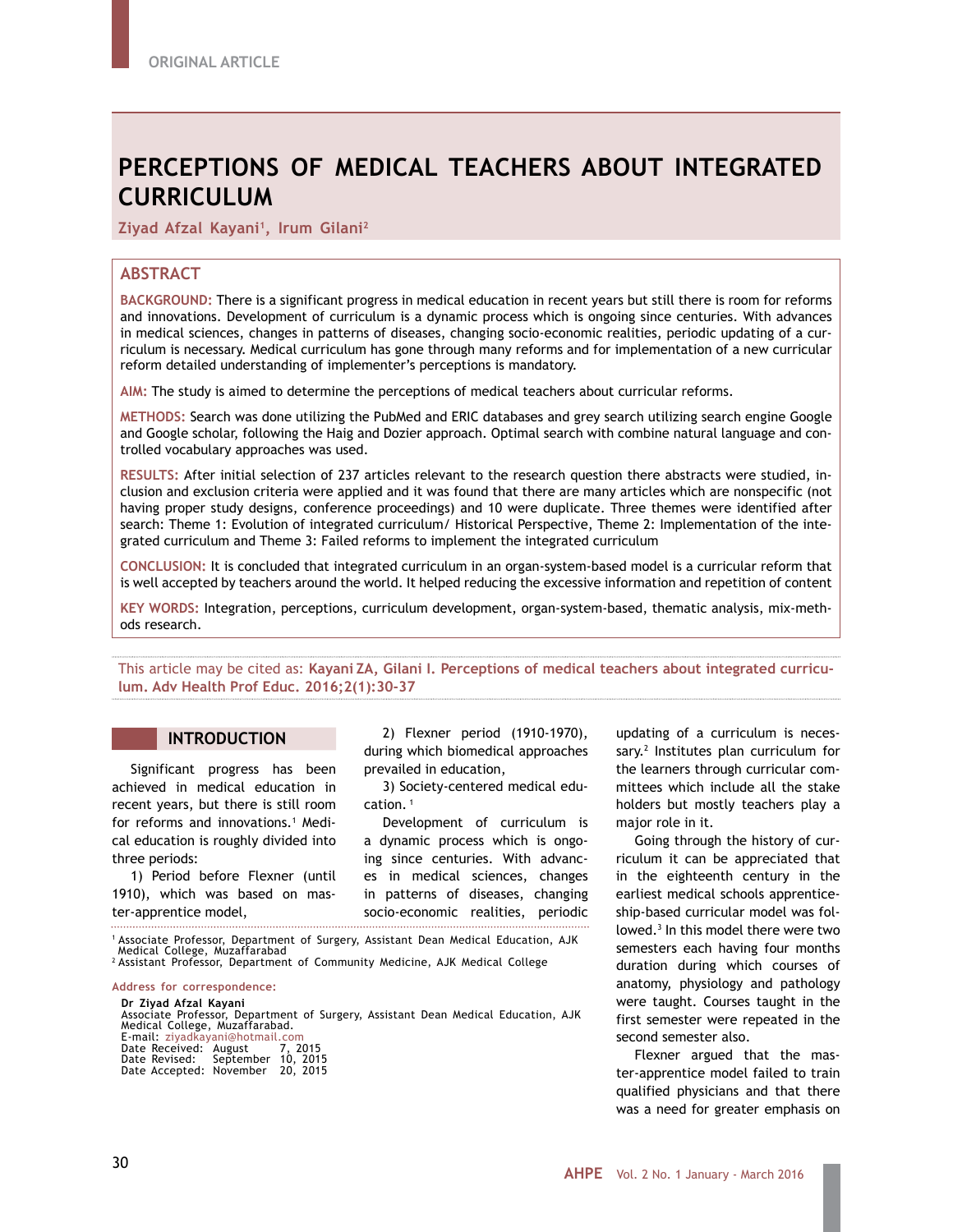science in medical education.4 Discipline-based curricular model followed in which individual subjects were taught being divided into basic and clinical sciences. The two semesters of four month's periods were extended to two years of basic science teaching and then clinical subjects were taught after initial two years. Basic and clinical subjects were studied separately with no connection between them; medical graduates had to integrate during their clinical practice.

A major criticism by teachers was content overload because of exclusive subject-based teaching.5 To address this issue teachers planned reduction in unnecessary detail and in 1950s the organ-system-based model was introduced in medical education which has integration of basic and clinical sciences with control of content given to the topic committees rather than individual subject specialists.3 Teachers presumed that this will provide the learners an integrated knowledge base in clinical context necessary for problem solving.

All curricular reforms and new trends in medical education are for the improvement of learner's education.6 An innovative curricular reform was planned and implemented in Pakistan but it was unsuccessful because of administrative, institutional and financial issues.7 We are following integrated curriculum in AJK Medical College, and we feel that for a successful reform process a thorough understanding of the history and reforms in medical curriculum needs to be understood. For this purpose we planned this systematic review. This was done by a systematic literature search to address all the issues beginning from history of integrated curriculum, teacher's perception at that time and narrowing down to situation in Pakistan.

#### **METHODS**

**Literature search technique** 

Literature search was done utilizing the PubMed and ERIC databases and grey search utilizing search engine Google and Google scholar, following the Haig and Dozier approach.8

An optimal search with combine natural language and controlled vocabulary approaches was used. While searching World Wide Web there is no consistency of words used by authors therefore natural language is used. Controlled vocabulary is structured hierarchy of terms for categorization and is used in databases like pub med. It is documented that natural language terms combined with controlled vocabulary terms retrieve the maximum number of relevant records.9

#### **Keywords**

Integration, curriculum, perceptions, curriculum development, organ-system-based, medical, teachers, medical college, thematic analysis, mix-methods research. **Descriptors**

Boolean operators 'AND' and 'OR' **Inclusion criteria**  Human Studies Meta-Analysis Randomized Controlled Trial English literature

**Exclusion / search restrictions** Non English literature Case reports Editorial Guideline Reviews Conference proceedings

# **RESULTS**

Table 1 shows the search strategy used to search the literature. Figure 1 shows the flowchart of the literature review.

After initial selection of 237 articles relevant to the research question there abstracts were studied, inclusion and exclusion criteria were applied and it was found that there are many articles which are nonspecific (not having proper study designs, conference proceedings) and 10 were duplicate. At last ten most suitable articles were selected for critical appraisal in the study. All the other articles referenced in this research were selected in grey search with Google. Table 2 shows the critical appraisal of selected articles. After thorough search three themes were identified:

Theme 1: Evolution of integrated curriculum/ Historical Perspective

Theme 2: Implementation of the integrated curriculum

Theme 3: Failed reforms to implement the integrated curriculum

## **DISCUSSION**

**Theme-1: Evolution of integrated curriculum/ Historical Perspective**

The word curriculum came from Latin which means race or course of race which again is derived from the verb "currere" means to run. Curriculum is a defined or prescribed course of studies, which students must complete in order to reach a certain level of education. An individual teacher's curriculum means all the subjects that will be taught during a school year by him. A curriculum is a prescriptive, and is based on syllabus which simply specifies what topics must be understood and to what level to achieve a standard. A Medical college might refer to a curriculum as the courses required in order to get MBBS Degree.

A curriculum can be defined in a variety of ways; it is the content for which students are held accountable or it is a set of instructional strategies teachers plan to use. There is a history how curriculum has developed and different perspectives are a path followed from traditional to modern era. While planning or developing a curriculum attention must be given to the historical dimension of the curricular development and the problems faced by the curriculum developers over the past decades.<sup>11</sup>

In the eighteenth century the earlier medical schools in North America followed apprenticeship based curriculum. Although medicine was taught in Baghdad in as early as seventh century and Islamic Spain in twelfth century in the form of lectures and same apprenticeship based model was followed. In this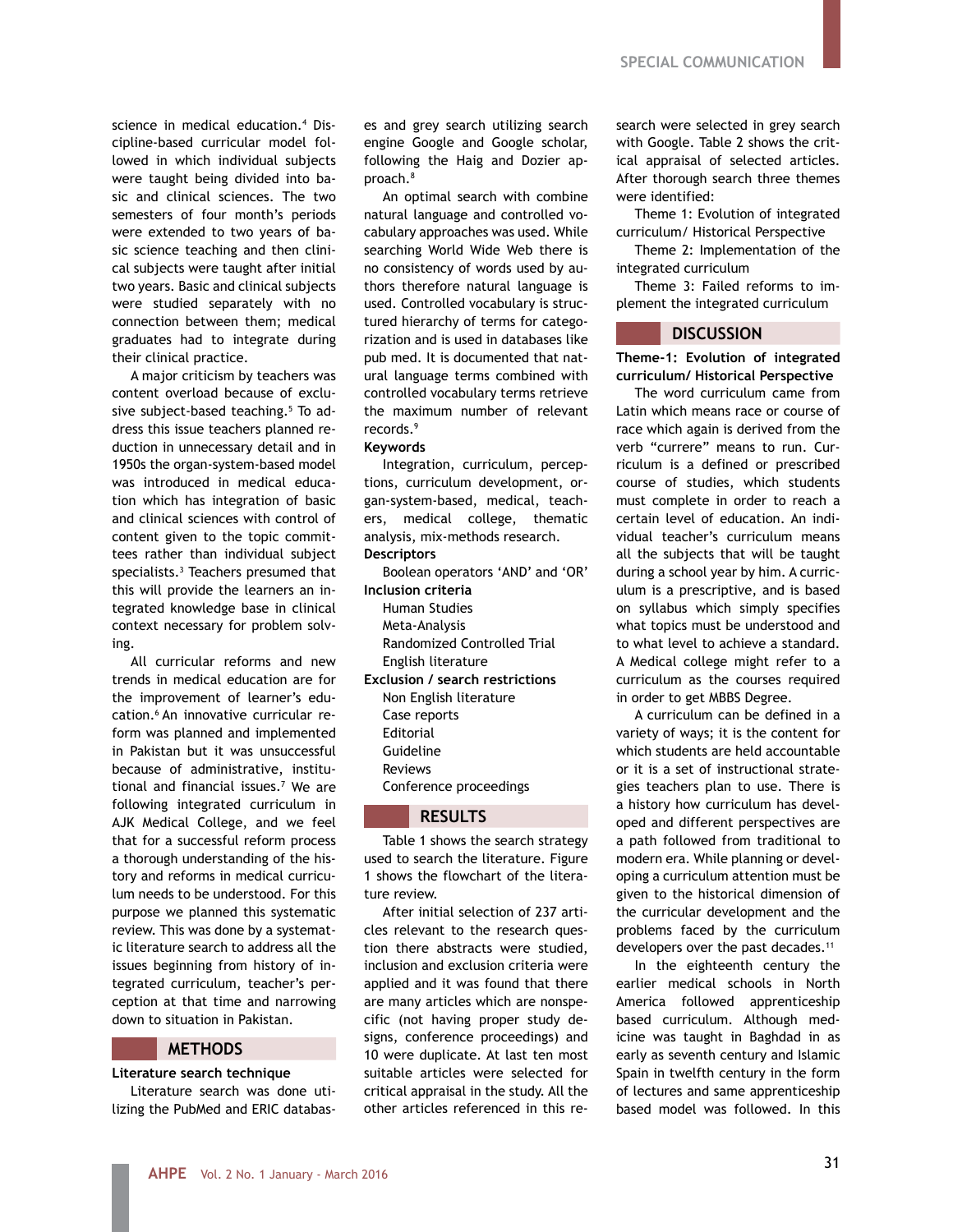| Database searched<br>PubMed & No. of<br><b>ERIC &amp; No. of results</b> | <b>Total Number</b> |
|--------------------------------------------------------------------------|---------------------|
| 27,055                                                                   | 1949460             |
| 31991                                                                    | 644536              |
| 7114                                                                     | 1763565             |
| 52                                                                       | 31513               |
| 1,265                                                                    | 1201874             |
| 81                                                                       | 18585               |
| 7                                                                        | 18                  |
| $\Omega$                                                                 | $\Omega$            |
|                                                                          | Database searched   |



# **AHPE** Vol. 2 No. 1 January - March 2016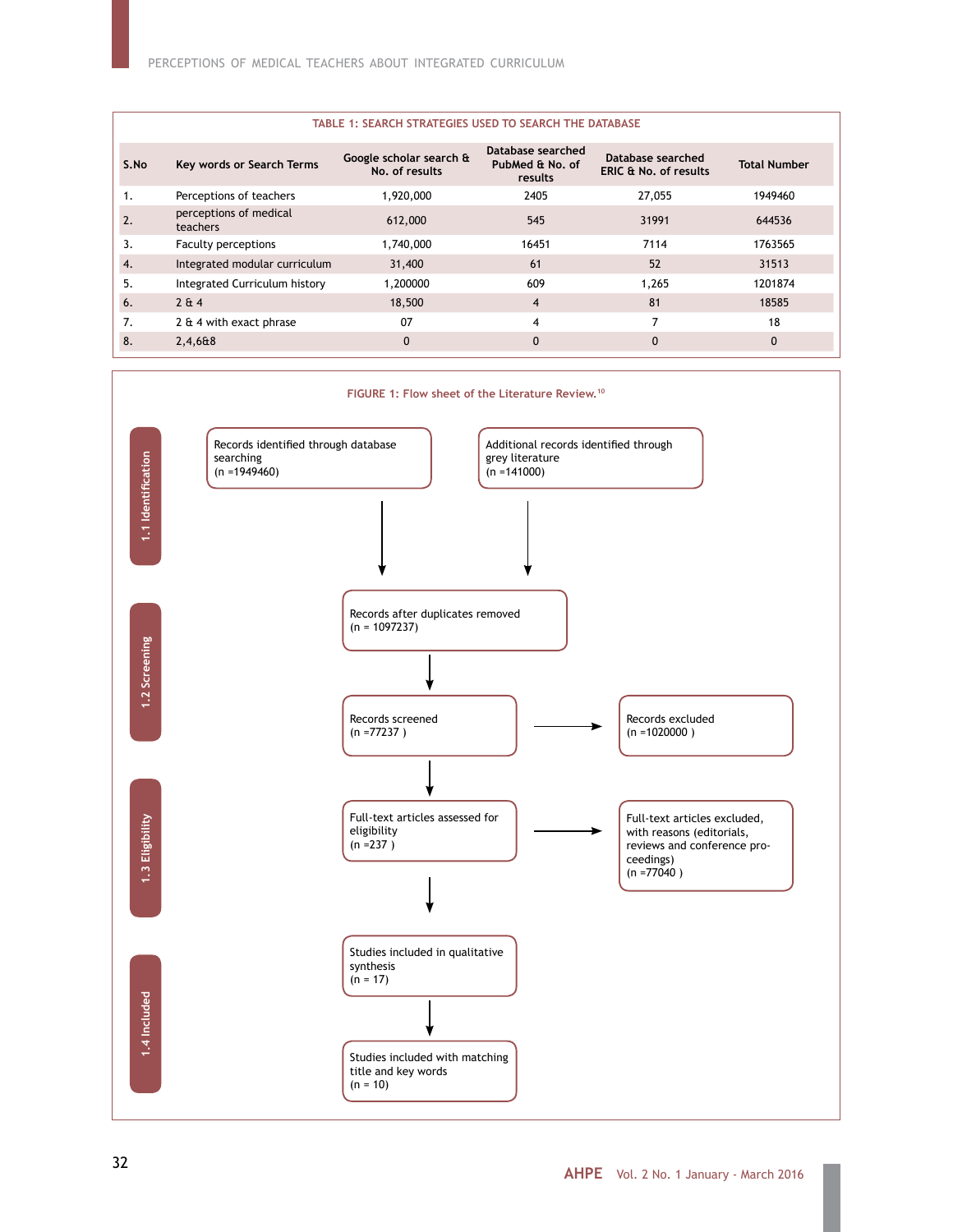| TABLE 2: CRITICAL APPRAISAL OF THE SELECTED ARTICLES                                             |                                                                                                                                            |                                           |                                                                   |                                                                   |                                                          |                                                                                                                                                                                                                                                                                                                                                                                                                                                                                                                                                                                                                                    |  |  |  |
|--------------------------------------------------------------------------------------------------|--------------------------------------------------------------------------------------------------------------------------------------------|-------------------------------------------|-------------------------------------------------------------------|-------------------------------------------------------------------|----------------------------------------------------------|------------------------------------------------------------------------------------------------------------------------------------------------------------------------------------------------------------------------------------------------------------------------------------------------------------------------------------------------------------------------------------------------------------------------------------------------------------------------------------------------------------------------------------------------------------------------------------------------------------------------------------|--|--|--|
| Name of<br><b>Author</b>                                                                         | Research<br><b>Topic</b>                                                                                                                   | Type of<br>study                          | Sample                                                            | Data collec-<br>tion method                                       |                                                          | Data Analysis Key Findings                                                                                                                                                                                                                                                                                                                                                                                                                                                                                                                                                                                                         |  |  |  |
| Papa FJ,<br>Harasym PH<br>1999                                                                   | Medical<br>Curriculum<br>Reform in<br>North Amer-<br>ica, 1765 to<br>the present                                                           | Descriptive                               | Five major<br>curricular<br>reforms                               | Content<br>analysis                                               | <b>Themes</b>                                            | Medical education improved as each new cur-<br>riculum model built on the strengths of past<br>innovations and implementation at the same<br>time overcoming the past weaknesses.<br>Increasing interest in, attention to, and<br>understanding of knowledge base structures<br>and cognitive processes that characterize and<br>distinguish medical experts and novices.                                                                                                                                                                                                                                                          |  |  |  |
| Cooke M, Irby<br>DM, Sullivan<br>W<br>2006                                                       | American<br>Medical Ed-<br>ucation 100<br>Years<br>after the<br>Flexner<br>Report                                                          | Descriptive                               | <b>40 Articles</b>                                                | Content<br>analysis                                               | <b>Themes</b>                                            | Curricular reforms are never easy or simple<br>but they are inevitable.<br>The challenge is not to define appropriate<br>content but incorporating it into the curric-<br>ulum in a manner that emphasizes its impor-<br>tance relative to the traditional content and<br>then finding and preparing faculty to teach<br>this revised curriculum                                                                                                                                                                                                                                                                                   |  |  |  |
| Ali SK, Baig<br>LA. 2012                                                                         | Problems<br>and issues in<br>implementing<br>innovative<br>curriculum in<br>the develop-<br>ing countries:<br>the Pakistani<br>experience. | Mixed Meth-<br>ods                        | Key infor-<br>mants 16,<br>faculty 514,<br>administra-<br>tors 16 | In depth<br>interviews,<br>focus groups<br>and mail in<br>surveys | Thematic<br>analysis<br>Survey                           | Curriculum reform couldn't be implemented<br>without adequate infrastructure. The admin-<br>istrators were willing to provide financial<br>assistance, Political support and better coordi-<br>nation and felt that COME could improve the<br>overall health system of the country whereas<br>questionnaire the faculty did not agree to it.<br>were used for The key issues identified in the study included<br>triangulation frequent transfer of faculty of the designated<br>colleges and perceived lack of: Continuation<br>at the policy making level, Communication<br>between the stakeholders and Effective<br>leadership |  |  |  |
| Littlewood S,<br>pinazar VY,<br>Margolis SA,<br>Scherpbier<br>A, Spencer J,<br>Dornan t.<br>2005 | Early<br>practical<br>experience<br>and the social<br>responsive-<br>ness of<br>clinical edu-<br>cation                                    | Systematic<br>review                      | Bibliographic<br>databases<br>and journals<br>from 1991-<br>2000  | Content<br>analysis of<br>articles                                | <b>Themes</b>                                            | Vertically integrated curriculum; early<br>practical experience helps medical students<br>learn, and develop appropriate attitudes<br>towards their studies and future practice, and<br>also orientates medical curriculums towards<br>societal needs                                                                                                                                                                                                                                                                                                                                                                              |  |  |  |
| Cecilia K,<br>Chan Y, Lil-<br>lian Y. 2013                                                       | <b>Faculty Per-</b><br>spectives on<br>the "3+3+4"<br>Curriculum<br>Reform in<br>Hong<br>Kong: A Case<br>Study                             | Case study                                | 60 faculty<br>members                                             | Questionnaire<br>on 5- point<br>Likert scale                      | Thick de-<br>scriptions &<br><b>SPSS</b>                 | Teachers feel new university curriculum as an<br>increase in workload, they shown understand-<br>ing of outcome based learning and common<br>core courses. They also had concern that<br>reformed curriculum may not bring benefit<br>to the students as most teaching is didactic<br>during their school years. It is vital to prepare<br>teachers in any curricular reform process.                                                                                                                                                                                                                                              |  |  |  |
| Dashputra<br>A, Kulkarani<br>M, Chari S,<br>Manohar T<br>2012                                    | Perception<br>of Medical<br>Teachers to-<br>ward Present<br>Day<br>Medical<br>Education                                                    | Descriptive<br>Cross section-<br>al study | 73 Teachers                                                       | Questionnaire<br>using Likert<br>Scale                            | Descriptive<br>statistics                                | Teachers agreed that the medical teacher<br>should be aware of the curriculum. They also<br>felt that syllabus should be provided to the<br>students. Most of them agreed that the quality<br>of student is deteriorating in medical college.<br>Maximum teachers were in favor of upgrading<br>medical teaching with the help of Medical<br><b>Education Technology</b>                                                                                                                                                                                                                                                           |  |  |  |
| Bandiera<br>G, Boucher<br>A, Neville<br>A, Kuper A,<br>Hodges B<br>2013                          | Integration<br>and timing<br>of basic<br>and clinical<br>sciences<br>education                                                             | Descriptive                               | 30 National<br>key Stake-<br>holders                              | Interview                                                         | Thematic<br>analysis                                     | New curricula tend to emphasize integra-<br>tion, development of more diverse physician<br>competencies, and preparation of physicians<br>to adapt to evolving technology and patients'<br>expectations                                                                                                                                                                                                                                                                                                                                                                                                                            |  |  |  |
| Ghayur<br>S, Rafi S,<br>Haroon A,<br>Nadeem R,<br>Iqbal M<br>2012                                | Delivering<br>endocrinol-<br>ogy and re-<br>production in<br>an integrated<br>modular<br>curriculum                                        | Descriptive                               | 86 students<br>and 14<br>faculty                                  | Likert scale<br>questionnaire<br>and free<br>comments             | Descriptive<br>statistics and<br>thick descrip-<br>tions | 70% students thought that clinical concepts<br>were given more emphasis. 80% wanted<br>scheduled time to be increased. All faculty<br>members agreed that Interactive learning pro-<br>motes relevance and helps create connections<br>across various disciplines. There was positive<br>rating of the integrated system of learning by<br>a majority of students and an excellent rating<br>of the system by the faculty.                                                                                                                                                                                                         |  |  |  |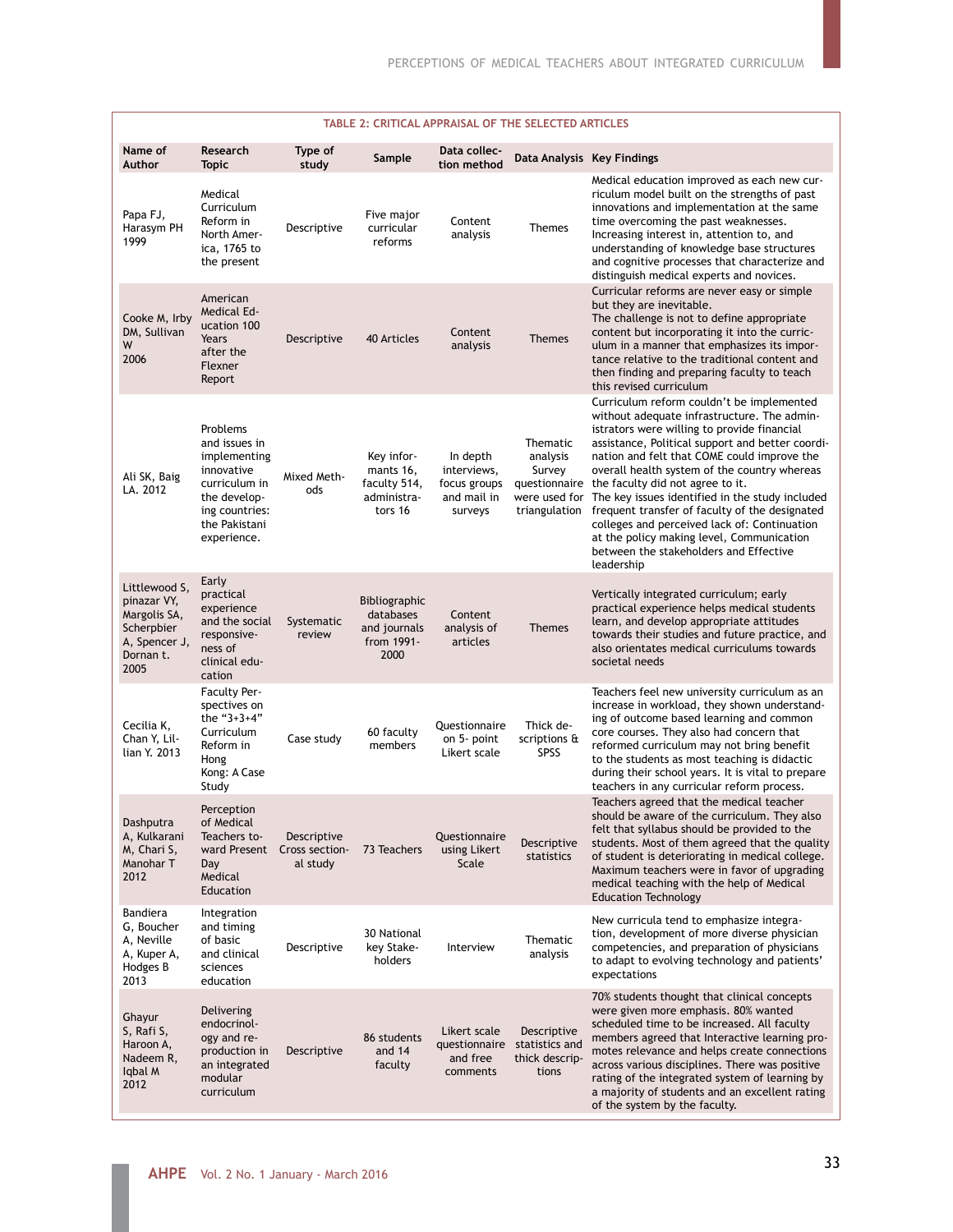| Harden RM.<br>Swoden S.<br>Dunn WR.<br>1984 | Educational<br>strategies in<br>curriculum<br>development:<br>the spices<br>model           | Descriptive | 10 Articles | Content<br>analysis | <b>Themes</b> | Six educational strategies in a spices model<br>can provide a framework around which a more<br>meaningful curriculum can be planned. Making<br>decision that a curriculum should be integrat-<br>ed would depend upon weather one wish to<br>encourage interdisciplinary and community<br>based research.                                                                                     |
|---------------------------------------------|---------------------------------------------------------------------------------------------|-------------|-------------|---------------------|---------------|-----------------------------------------------------------------------------------------------------------------------------------------------------------------------------------------------------------------------------------------------------------------------------------------------------------------------------------------------------------------------------------------------|
| Harden RM.<br>2000                          | The integra-<br>tion ladder:<br>a tool for<br>curriculum<br>planning<br>and evalua-<br>tion | Descriptive | 22 Articles | Content<br>analysis | <b>Themes</b> | Curricular integration is an important strategy<br>but also is a complex concept. There are<br>eleven steps between subject based and<br>integrated teaching. As one moves up the<br>ladder the emphasis on the role of disciplines<br>decreases. The higher up one goes on the<br>ladder more important is communication and<br>joint planning between teachers of different<br>disciplines. |

model in North American medical schools basic sciences were not given enough importance and most of the clinically relevant knowledge was imparted in two sessions each consisting of four month. There was repetition and memorization of contents of lecture. Note taking compulsory attendance and text book studies which emerged in 1850's were the learning strategies. General medical practitioners were faculty members and role models. The disadvantages of this model were wide variations in curricular quality from school to school and the caliber of instructors which was not standardized. Memorization was one of the primary learning strategy, teachers perceived that education based upon rote memorization has many disadvantages like inability to think critically and solve problems.

The situation of doctors graduating in the apprenticeship based curriculum was varied. Charles Eliot described the situation as the ignorance and incompetence of graduates when they receive the degree which lets him loose to practice on community as horrible.12 Towards the end of nineteenth century disciplined based curricular model started to be followed, in which there was a strong hold of subject specialists. Teachers then believed that there is a need for a strong knowledge base of basic sciences for the students, and before getting that knowledge base there was no clinical training during the first two years. This division is still present in medical curricula. There was emphasis on university housed departmental structure which was discipline based, this lead to increase in the quantity of knowledge which lead to new clinical applications. The primary instructional goal of this curricular reform was not to provide students with knowledge of facts but to polish their abilities to think critically and to become problem solvers and to keep up with changing times.<sup>13</sup>

Abraham Flexner a famous research scholar at the Carnegie Foundation for the Advancement of Teaching took an assessment of medical education in America,<sup>14</sup> he visited 155 medical schools in the United States and Canada He reported: "Each day student was subjected to interminable lectures and recitations. After a long morning of dissection or a series of quiz sections, they might sit wearily in the afternoon through three or four or even five lectures delivered in methodical fashion by part-time teachers. Evenings were given over to reading and preparation for recitations. If fortunate enough to gain entrance to a hospital, they observed more than participated." His report in 1910, addressed primarily to the public, helped change the face of American medical education.15,16

Flexner's report influenced change in curriculum by criticizing the ordinary quality and profit motive of many medical schools and medical teachers, the inadequate curricula and facilities at a number of schools. Admission criteria, length

of medical education in a medical school and exclusive basic science knowledge base of two years came into practice.

Strengths of this curricular design were a strong basic sciences knowledge base and the development of hypothetico-deductive reasoning skills which will serve as foundation for intellectual skills like self-directed learning and problem solving.

Major disadvantage of this curricular model (structure of discipline) was that students were not allowed to see real patients for the first two years, another important issue was sequencing of teaching in basic disciplines thus resting all the responsibility of integrating information on the students. Individual departments have control over the information and they wanted to produce mini scientists who by themselves will become scientific practitioners.

These disadvantages as appreciated and perceived by teachers and curricular experts lead to integrated curricula the organ-system-based model during 1950's in which there was reduction in basic sciences details and integration of basic sciences information thereby avoiding unnecessary repetition of information.

In integrated curriculum education is planned in a way that it cuts across subject matter lines, bringing together different aspects of the curriculum into significant association to focus upon broad areas of study. It views learning and teaching in a holistic way and reflects the actual world, which is interactive.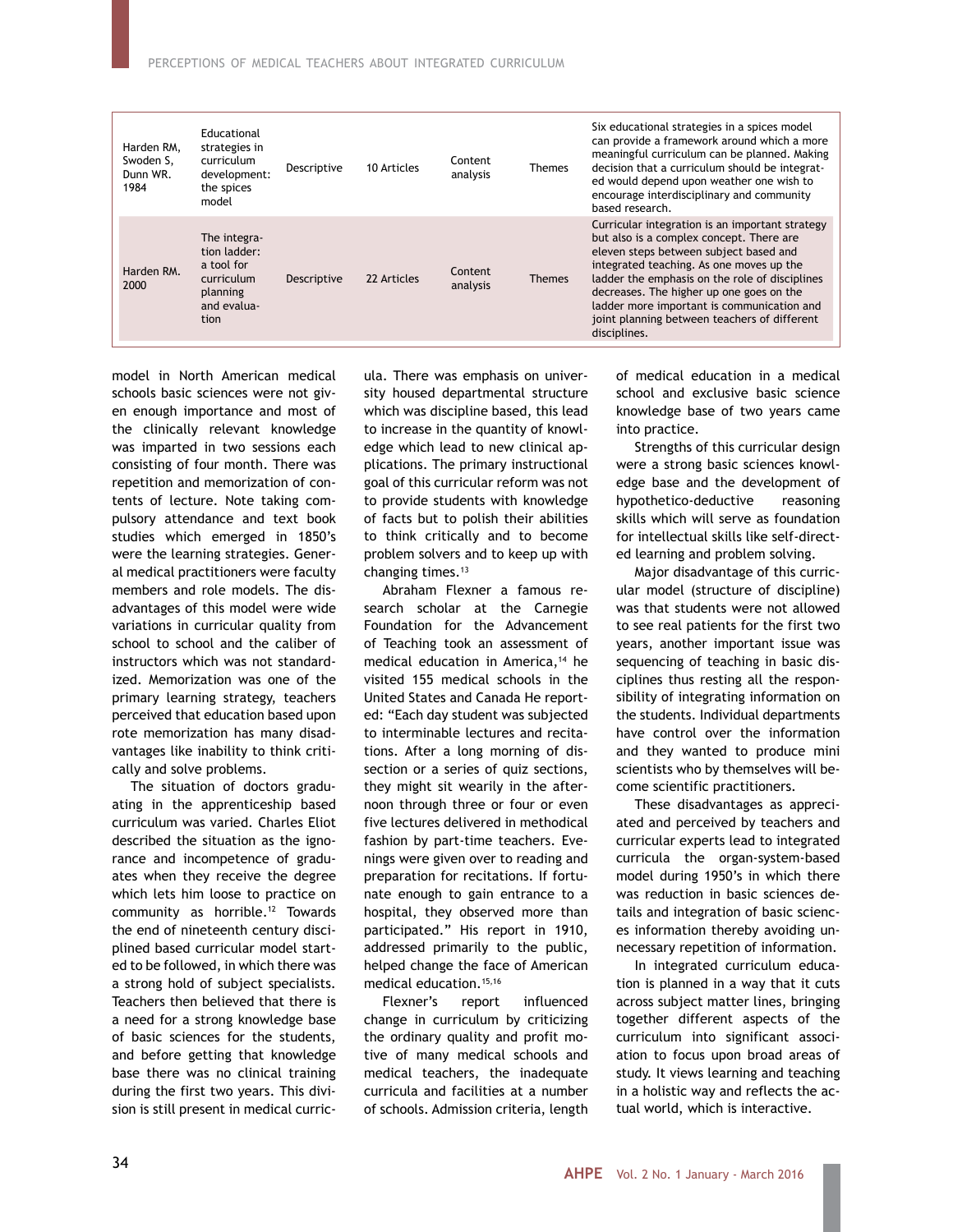During the same period the departmental barriers were lifted and curriculum was overseen by topic committees who were responsible for planning an educational program. Western Reserve School of Medicine gave the first organ system based model in which basic science teachers from various disciplines integrated their lectures using a single organ system as focal point.<sup>17,18</sup> Clinical integration was achieved later when clinical case encounters were introduced in each organ system. With integrated curriculum student learning was maximized by teaching basic and clinical sciences integrated within an organ system. Students attain skills as self directed learning and problem solving; further integration will be achieved by the students when they start clinical training. Taking the control of curriculum from the departments and giving it to the curriculum committee ensures successful implementation throughout institution and by defining learning objectives performance expectations are also defined.

# **Theme 2: Implementation of the integrated curriculum**

Since 1950 integrated curriculum; the organ system based model is followed worldwide it started from North America, most of the medical schools of Europe adopted the same reforms. Innovative curricula as practiced in different part of the world like Dundee UK, McMaster in Canada, Maastricht in Netherlands and Newcastle in Australia and many others follow Spices model of curricular reform as proposed by Harden.<sup>19</sup> This model is a continuum from traditional to modern designs with newer schools tends to be more on the left of continuum.

Integration as opposed to discipline based curriculum is one of the important components of SPIC-ES model. This started earlier than student centered and problem based approaches which actually are considered as a part of integrated curricula. It is the organization of teaching matter of different academic courses taught by different disciplines. Integration is accepted as one of the important educational strategy and eleven levels of integration<sup>20</sup> have been described from total isolated teaching to complete integration that is trans disciplinary.

In Isolation subject specialists arrange their teachings without considering for other disciplines, while in the awareness stage they are aware of what is covered in the other disciplines. In harmonization stage teachers consult with each other and communicate about their courses, this stage is described as "connection"21 disciplines remain separate but teachers make explicit connections like connecting topics in one session to earlier sessions. The next step is nesting; an integrated approach in which in a subject based course teacher introduces skills from another subject like a pathology course introducing aspects of clinical medicine. In temporal coordination timing of teaching topics of individual subjects is done with coordination of other disciplines. Example of temporal coordination is functions of the heart taught by physiologists at the same time when anatomists teach structure of the heart.

Sharing is the step six of the ladder in which two disciplines agree to plan and jointly implement a teaching program. In correlation step emphasis remains on disciplines, an integrated teaching session is planned in addition to subject based teaching. Complementary approach is step eight it has both subject based and integrated teaching, now more times is dedicated towards integrated teaching and focus of teaching is a theme or a topic.

Multidisciplinary approach brings together a number of subject areas in a single course with themes. The themes selected may function in a different ways, $22$  the themes can delineate an area in which practical decisions are to be practiced or a structured body of knowledge has to be mastered. In the step ten; interdisciplinary integration there is further shift of emphasis on themes as a focus of learning and to commonalities across disciplines.

In trans-disciplinary integration the focus of learning is field of knowledge as in the real world and not the themes or topics. Teacher provides the structure or framework of knowledge and integration takes place in the mind of learners.

There was a mixed response of teachers over the integrated curriculum, more of them perceived it having a positive impact on learning. The interest of control of information by topic committees as opposed to departmental control and organization of content around organ system was appreciated by teachers and experts.<sup>23</sup> There were other perceptions among teachers like lack of context in the organ-system-based model does not enable the learner to understand better.<sup>24,25</sup>

Organ-system-based model with integration of basic and clinical sciences in the curriculum is being practiced in regional countries also. A study from India about perceptions of Medical Teachers<sup>5</sup> has concluded that teachers agree with implementation of curricular reforms.

Basic science and clinical teachers alike identify the need for greater integration in the curriculum. Exposure of students to real patients in first year and curriculum stimulating research are the areas of concern in the study. Teachers feel that quality of medical education is deteriorating and improvements need to be made in curricular planning, assessment and use of technology in medical education

Integrated curriculum is practiced in another regional country that is Nepal<sup>26</sup> and studies about the perceptions of students revealed concerns about certain basic sciences subjects to be removed from later part of semesters.

**Theme 3: Failed reforms to implement the integrated curriculum**

Structure of discipline model is followed throughout the medical colleges of our country. Community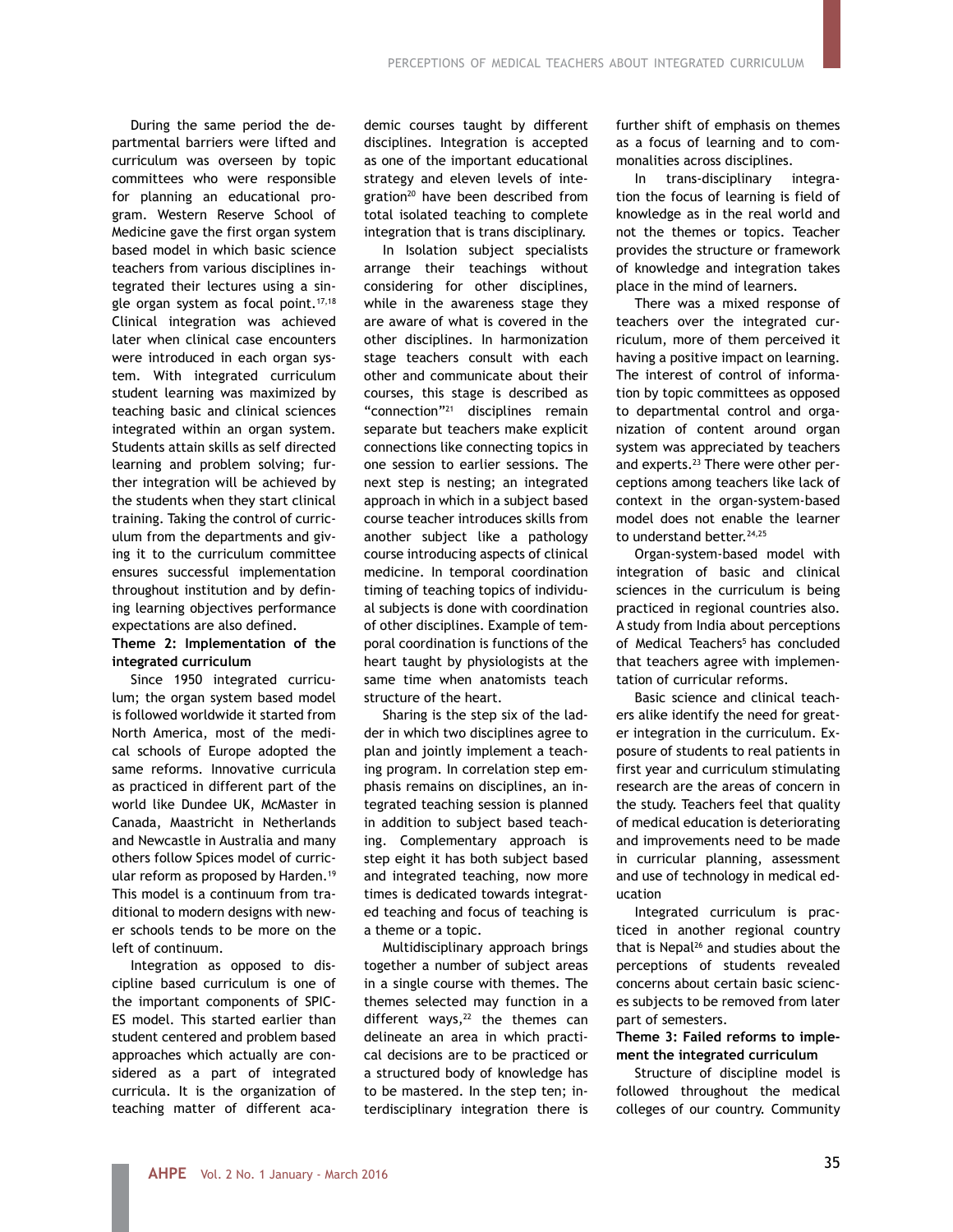oriented medical education [COME] an organ-system-based curricular reform was instituted by the government of Pakistan in 1992 taking lead from the Edinburgh Declaration asking the faculty and administrators of medical institutions to develop a revised/new curriculum for use by all the medical institutions of the country. The World Health Organization (WHO) was contacted for assistance in this regard.

The COME project (as it was called) was initiated as a pilot in 1994 in collaboration with the WHO by the Government of Pakistan. Four medical Colleges, one from each province were included in the program. They were Dow Medical College (Sindh), King Edward Medical College (Punjab), Bolan Medical College (Balochistan) and Ayub Medical College (Khyber Pakhtoon Khwah). The faculty of medical colleges and the other stake holders were involved in revising the traditional curriculum with incorporation of COME in undergraduate teaching. The conceptual framework for the curriculum was taken from the spiral curriculum at the medical school of Dundee in United Kingdom.

The curriculum was developed during regular meetings of the faculty from these four colleges and launched in 2001. Three out of these four colleges piloted one to two first year blocks. However despite intensive efforts by the consultants, coordinators, and the faculty, the COME curriculum could not be implemented.

A study was initiated by WHO and Ministry of Health (MOH) in 2004 to look into the factors, which hampered the implementation of the COME curriculum in the selected colleges. The objectives of the study were to identify the reasons for non-implementation of the COME Project and to assess the understanding of the stakeholders about COME. Perceptions of faculty (medical teachers), administrators and students were analyzed.7

A mixed method approach was used with both quantitative and qualitative study designs. Data collection was done by detailed interviews, mail-in survey questionnaire and discussions with groups of stakeholders.7

Three themes were identified after coding; institutional issues, programmatic issues and curricular issues. Majority (92% of the faculty) felt that COME curriculum could not be implemented without adequate infrastructure. The administrators were willing to provide financial assistance, political support and better coordination and felt that COME could improve the overall health system of the country whereas the faculty did not agree to it. The key issues identified in the study included frequent transfer of faculty of the designated colleges and perceived lack of:

- Continuation at the policy making level
- Communication between the stakeholders
- Effective leadership

This was the story of a failed curricular reform in Pakistan; nevertheless organ-system-based model is being followed with varied level of integration in many public and private sector medical colleges. There is no uniform policy at the state level to regulate educational reforms, one attempt made by the government failed and there is no follow up program even after twelve years.7

The Pakistan Medical and Dental Council (PMDC) which is the regulatory body who has to take lead seems to be in a state of confusion as well, in the latest draft curriculum.<sup>27</sup> The organ-system-based curriculum with horizontal and vertical integration is preferred & subject based is allowed. But just after that claim following whole document is subject based with no evidence or suggestion of integration. Information overload is being pointed out as a major challenge and it is written that the answer is identification of core curriculum with plenty of opportunities for electives, Unfortunately this is not being done in this curricular document rather converse has been done with everything compulsory and nothing mentioned about electives.<sup>28</sup>

This has left this PMDC curriculum as data gathering and subject based only; therefore no way forward as far as overall responsibility of regulatory body is concerned.<sup>27</sup>

The literature review on teacher's perceptions about integrated curriculum revealed that it is practiced worldwide with advantages over the earlier curricular reforms. Students have better insight of the subject matter and have their say in planning of curriculum. At the same time this curriculum could not be implemented without adequate infrastructure. The faculty, administrators and policy maker's willingness is also a prerequisite along with removal of financial constraints.

# **CONCLUSION**

It is concluded that integrated curriculum in an organ-system-based model is a curricular reform that is well accepted by teachers around the world. It helped reducing the excessive information and repetition of content. In Pakistan an innovative curriculum was formulated but unfortunately there was failure in implementation due to various reasons. Role of regulatory body the Pakistan Medical and Dental Counsel is insensitive towards the change. We have to remember that organ-system-based model came into practice in 1950's and now it's 2014, hence we are far behind in medical education.

### **ACKNOWLEDGEMENT**

We acknowledge the study participants who took time out for this study and shared their views.

# **NOTES ON CONTRIBUTORS**

The study was part of ZAK Masters in Health Professions Education. IG facilitated in data collection and editing the drafts of this manuscript.